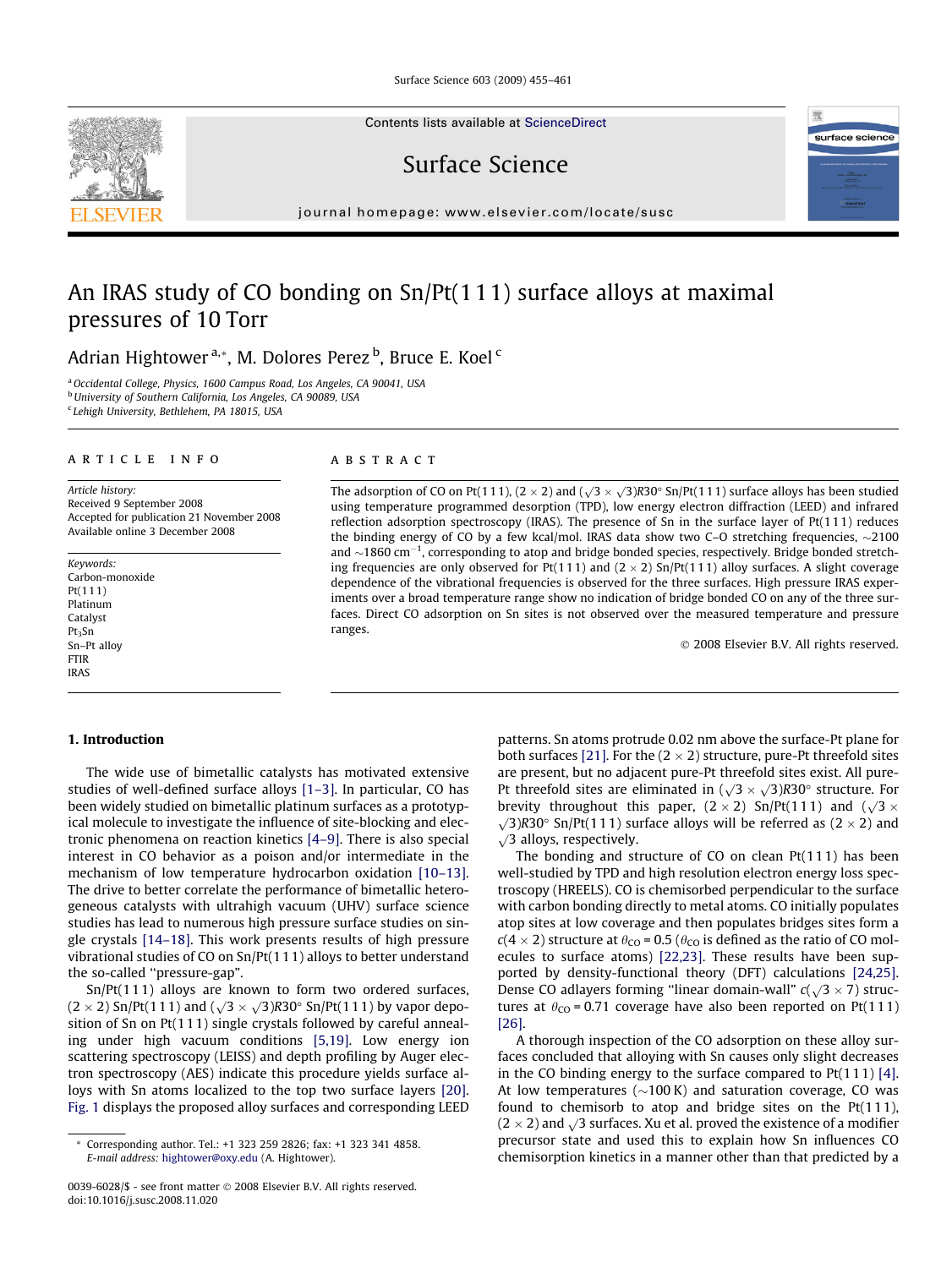<span id="page-1-0"></span>

Fig. 1. Schematics diagrams and corresponding LEED patterns of the two ordered Sn/Pt(11 1) surface alloys that were investigated.

simple site-blocking model [\[5\]](#page-6-0). Previous LEED studies report a  $(2\sqrt{3} \times 2\sqrt{3})$ R30° structure for CO adlayers at saturation coverage on the (2  $\times$  2) surface while no ordered CO adlayers were observed on the  $\sqrt{3}$  surface [\[4\].](#page-6-0) The same study utilized HREELS to observe CO populating both atop and bridge sites for Pt(111), (2  $\times$  2) and  $\sqrt{3}$  alloy surfaces at saturation coverage. Yet the limited resolution of HREELS measurements leaves questions regarding the coordination of CO relative to Sn sites on surface alloys.

Recent surface studies and DFT calculations on the (111) surface of bulk  $Pt<sub>3</sub>Sn$  alloys have provided valuable insight into the activity of CO oxidation on Pt–Sn surfaces [\[27,28\]](#page-6-0). HREELS studies by Dupont et al. [\[9\]](#page-6-0) on the (2  $\times$  2) Pt $_3$ Sn(111) bulk alloy surface have found CO populating both atop and bridge sites similar to the HREELS measurements on the (2  $\times$  2) surface alloy [\[4\]](#page-6-0). High pressure polarization modulation infrared reflection absorption spectroscopy (PM-IRRAS) studies on  $Pt_3Sn(111)$  bulk alloys exposed to CO followed by  $O_2$  at room temperature found more efficient CO desorption from the  $(\sqrt{3} \times \sqrt{3})R30^\circ$  surface than from the  $(2\times2)$  [\[18\]](#page-6-0). It is important to note that surface studies on bulk alloy must contend with segregation of Sn to the surface [\[29\].](#page-6-0) In contrast, the surface alloys studied in this work are extremely thin (less than two monolayers) and are thought to be less susceptible to surface segregation. Indeed an important advantage of studying surface alloys over bulk alloy surfaces is the opportunity to exploit Gibbsian surface segregation to achieve a desired surface rather than fight against it [\[30\]](#page-6-0).

In the present work we use infrared reflection adsorption spectroscopy (IRAS) to gain further insight on the interaction of CO on two ordered Sn/Pt(1 11) surface alloys. The high resolution of infrared (IR) spectroscopy makes it well-suited to study the C–O stretching modes of CO on Pt surfaces [\[31\].](#page-6-0) Care must be taken

when using IRAS to assign CO populations to atop, bridge, and threefold hollow sites of Pt(111). Dynamic dipole–dipole coupling in dense CO adlayers is known to influence IRAS spectra by ''intensity transfer" phenomena by which higher frequency bands gain intensity at the expense of lower frequency bands [\[32\]](#page-6-0). Nevertheless, the high resolution of IRAS measurements should provide insight into the interaction of CO and Sn on alloy surfaces.

Here we present IRAS studies at varying CO coverage on the Pt(111) and two alloys surfaces at pressures ranging from  $10^{-10}$ to 10 Torr. Despite background features in the high pressures IRAS spectra, we can draw some conclusions on CO adsorption and packing on the Pt(111),  $(2 \times 2)$  and  $\sqrt{3}$  surfaces.

## 2. Experimental methods

Experiments were performed in a stainless steel UHV chamber equipped for Auger electron spectroscopy (AES), low energy electron diffraction (LEED), temperature programmed desorption (TPD) and Fourier-transform infrared (FTIR) spectroscopy. The chamber had a base pressure of 2  $\times$  10<sup>-10</sup> Torr. The Pt(111) crystal was resistively heated to 1200 K and cooled to 87 K by direct contact of the copper block of the sample holder with liquid-nitrogen. A chromel–alumel, type K thermocouple was spot welded directly to the edge of the crystal. The Pt(111) surface was cleaned by cycles of Ar<sup>+</sup>-ion sputtering with the sample held at 800 K followed by exposure to  $1 \times 10^{-7}$ -Torr of O<sub>2</sub> at 800 K and annealing the crystal at 1200 K for 10 s. The cleanliness and long-range order of the surfaces were checked by AES and LEED.

TPD measurements were made using a UTI 100C quadrupole mass spectrometer in line-of-sight with the sample surface and using a linear heating rate of  $\sim$ 4 K/s. The crystal was located at 2 mm in front of the entrance of a shielded aperture.

IRAS was carried out at a grazing incidence angle of  $86^{\circ}$  from the surface normal. An Infinity® 60 M FTIR spectrometer and a mediumband, liquid-nitrogen cooled, mercury cadmium telluride (MCT) detector was used for collecting the IR spectra. Typically, spectra were taken at a spectrometer resolution of 4  $cm^{-1}$  and by averaging 1000 scans taken over 8 min. Samples were dosed CO at 87 K and then heated to desorb CO in a controlled fashion to study a range of CO surface coverages. The samples were then allowed to cool down for the acquisition of each spectrum. All of the spectra reported were taken with the sample at a temperature of 87–90 K and ratioed against the clean surface spectrum as a background.

CO (Matheson, 99.5%) was dosed using leak valves. The exposures are given in units of Langmuir (1 L =  $10^{-6}$  Torr s) uncorrected for the dozer enhancement factor and ion gauge sensitivity. Adsorbate coverages in this paper are referenced to the Pt(111) surface atom density, i.e.,  $\theta$  = 1.0 corresponds to 1.505  $\times$  10<sup>15</sup> atoms/cm<sup>-2</sup>.

The  $(2 \times 2)$  and  $\sqrt{3}$  surfaces were prepared by evaporating Sn on the clean Pt(111) crystal surface and subsequently annealing the sample to 1000 K for 10 s. Depending on the initial deposited Sn coverage, the annealed surface exhibited either  $(2 \times 2)$  or  $(\sqrt{3} \times \sqrt{3})$ R30° LEED pattern [\[30\]](#page-6-0).

## 3. Results and discussion

#### 3.1. CO adsorption

TPD spectra of CO adsorption on the Pt(111) and the two alloy surfaces for saturation coverage are displayed in [Fig. 2](#page-2-0). These results are in agreement with previous reports [\[4,33\]](#page-6-0) presenting broad desorption peaks for the three surfaces. Peaks shift to lower temperatures with increasing Sn which indicates that the binding energy of CO on the surface alloys is reduced by a few kcal/mol compared to the Pt(111) surface. No evidence of dissociative CO desorption was observed on any of the surfaces. A visible shoulder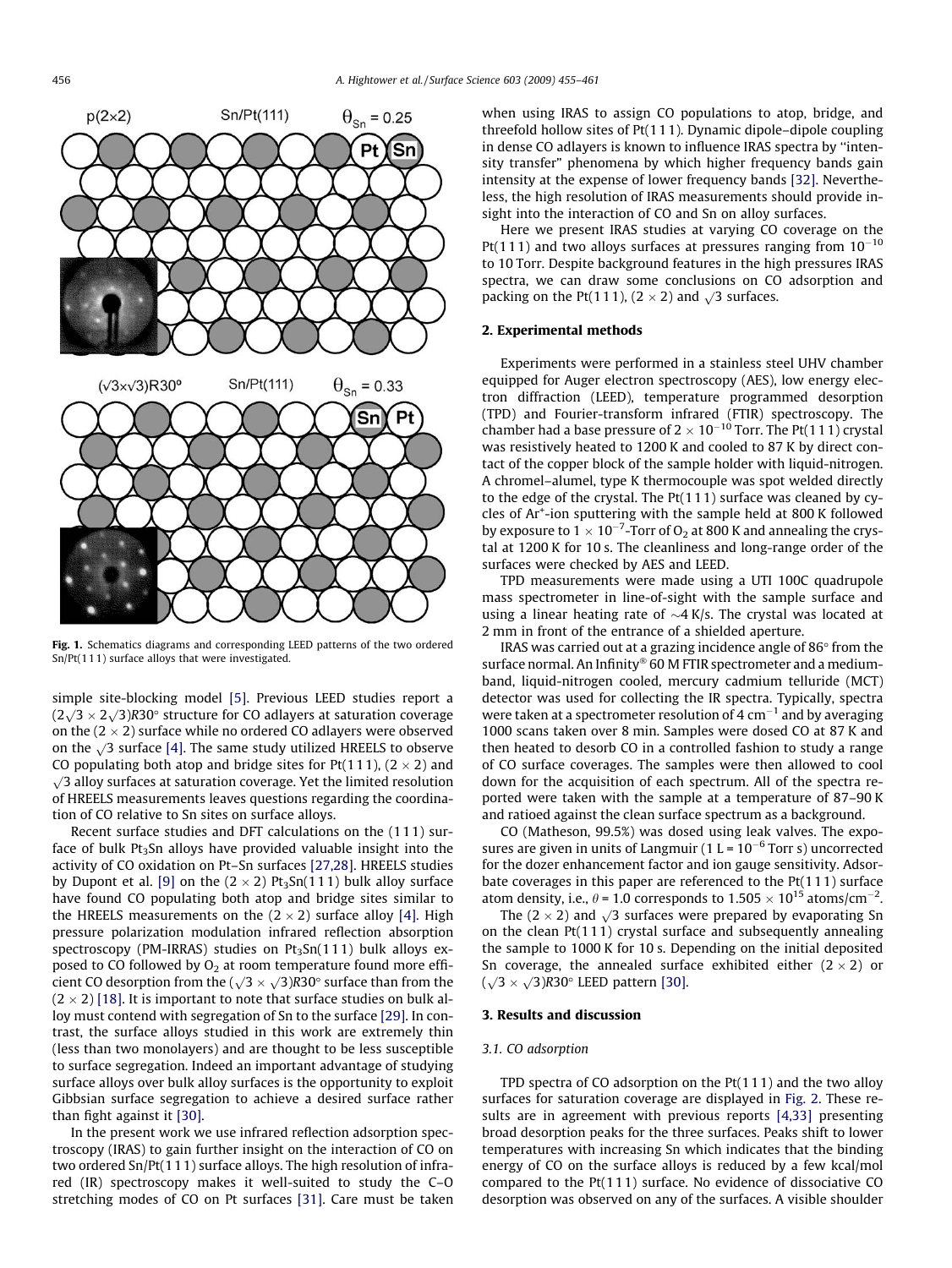<span id="page-2-0"></span>



Fig. 2. CO TPD spectra after CO adsorption on Pt(111) and two ordered Sn/Pt(111) surface alloys at 100 K.

at higher temperatures for the  $Pt(111)$  surface may be due to a large amount of defects on the original metal surface. The saturation coverages for the Pt(111),  $(2 \times 2)$  and  $(\sqrt{3} \times \sqrt{3})$  surfaces were found to be  $\theta_{\text{CO}}$  = 0.68 ML,  $\theta_{\text{CO}}$  = 0.65 ML and  $\theta_{\text{CO}}$  = 0.53 ML, respectively, in accordance with previous studies [\[4\].](#page-6-0)

# 3.2. IRAS

CO adsorption on the surface alloys was studied at 90 K by IRAS. Figs. 3–5 display the spectra for Pt(111),  $(2 \times 2)$  alloy and  $\sqrt{3}$  alloy surfaces, respectively. Samples were dosed with CO at 87 K and were resistively heated to the indicated temperature. Increasing the temperature before desorption occurs increases the mobility of the molecules allowing them to reorganize and adopt a more stable structure. Thus the Pt(111) surface was heated to 300 K (Fig. 3), the (2  $\times$  2) alloy surface was heated to 280 K [\(Fig. 4\)](#page-3-0) and the  $\sqrt{3}$  alloy surface was heated to 270 K ([Fig. 5\)](#page-3-0). This results in absorption peaks that sharpen and shift slightly to higher frequencies. On all surfaces we observe a minor coverage dependence of the CO stretching frequency that shift to higher vibrational energies at higher coverages (lower temperatures). These coverage dependent frequency shifts are generally attributed to a combination of neighboring dipole–dipole interactions and electrostatic interactions with the substrate [\[34,35\].](#page-6-0)

For the Pt(111) surface, two vibrational bands are observed for saturation coverage at 1855 and 2104  $cm^{-1}$  corresponding to stretching modes of CO adsorbed in twofold bridge and in atop sites, respectively [\[4,26,36–38\].](#page-6-0) Fig. 3 shows that the intensity of bridge CO species decreases with reduced CO coverage (increasing the sample temperature). The  $(2 \times 2)$  alloy surface displays one absorption peak at 2088  $cm^{-1}$  for saturation coverage ([Fig. 4\)](#page-3-0). This peak is assigned to the stretching of atop bonded CO molecule. No peak corresponding to bridge CO species was observed at satura-

Fig. 3. IRAS spectra obtained for CO adsorbed on Pt(111) following CO exposure to give saturation monolayer coverage at 90 K and then subsequently heating to different temperatures. All spectra were obtained at 100 K. The indicated CO coverages were obtained from separate TPD experiments carried out under identical conditions.

tion coverage. At 0.27 ML coverage a peak at  $1870 \text{ cm}^{-1}$  assigned to bridge bonded CO clearly appears. In contrast, HREELS studies have observed both atop and bridge site CO species at saturation coverage on  $(2 \times 2)$  surface alloys [\[4\]](#page-6-0) and  $(2 \times 2)$  Pt<sub>3</sub>Sn(111) bulk alloy surfaces [\[9\]](#page-6-0). On the  $\sqrt{3}$  alloy surface, only the CO atop bonded stretching band is observed at  $2080 \text{ cm}^{-1}$  and no bridge bonded peak is observed for any coverage ([Fig. 5](#page-3-0)). This result is also contrary to what has been observed by HREELS [\[4\]](#page-6-0) in which the bridge site peak is visible for saturation coverage.

There is a notable shift of the CO atop bonded stretching band to lower wavenumber with an increase of surface Sn as depicted in [Fig. 6](#page-4-0)a. Only the Pt(111) presents a populated bridge site, expressed as the appearance of a peak at 1855  $cm^{-1}$  at this high coverage. Conversely, for low coverages, the bridge sites are populated only for the (2  $\times$  2) alloy, manifested as the appearance of a peak at  $\sim$ 1870 cm<sup>-1</sup> in [Fig. 6](#page-4-0)b. Apparently CO never populates bridge sites on the  $\sqrt{3}$  surface alloy.

Our measurements of CO bridge site populations at saturation coverage for the three surfaces differ from previous HREELS studies on surface alloys  $[4]$  and bulk  $Pt_3Sn(111)$  surfaces  $[9]$ . On the Pt(111) surface, we observe that the intensity ratio of bridge to atop peaks  $(\sim 0.29)$  is far lower than those reported by Paffet  $(\sim 0.43)$ . One could assign this discrepancy to a difference in HREELS and IR selection rules arising from different absorption cross-sections for photons and electrons. Alternatively the observed bridges sites reported by Paffet et al. could be assigned to CO adsorbed at defect sites. The procedures for alloy preparation have improved over the past 10 years and thus the quality of the alloy surfaces may be different. The condition of the alloys reported in this paper was tested by butane TPD studies. The corresponding desorption peaks indicated that the alloys were properly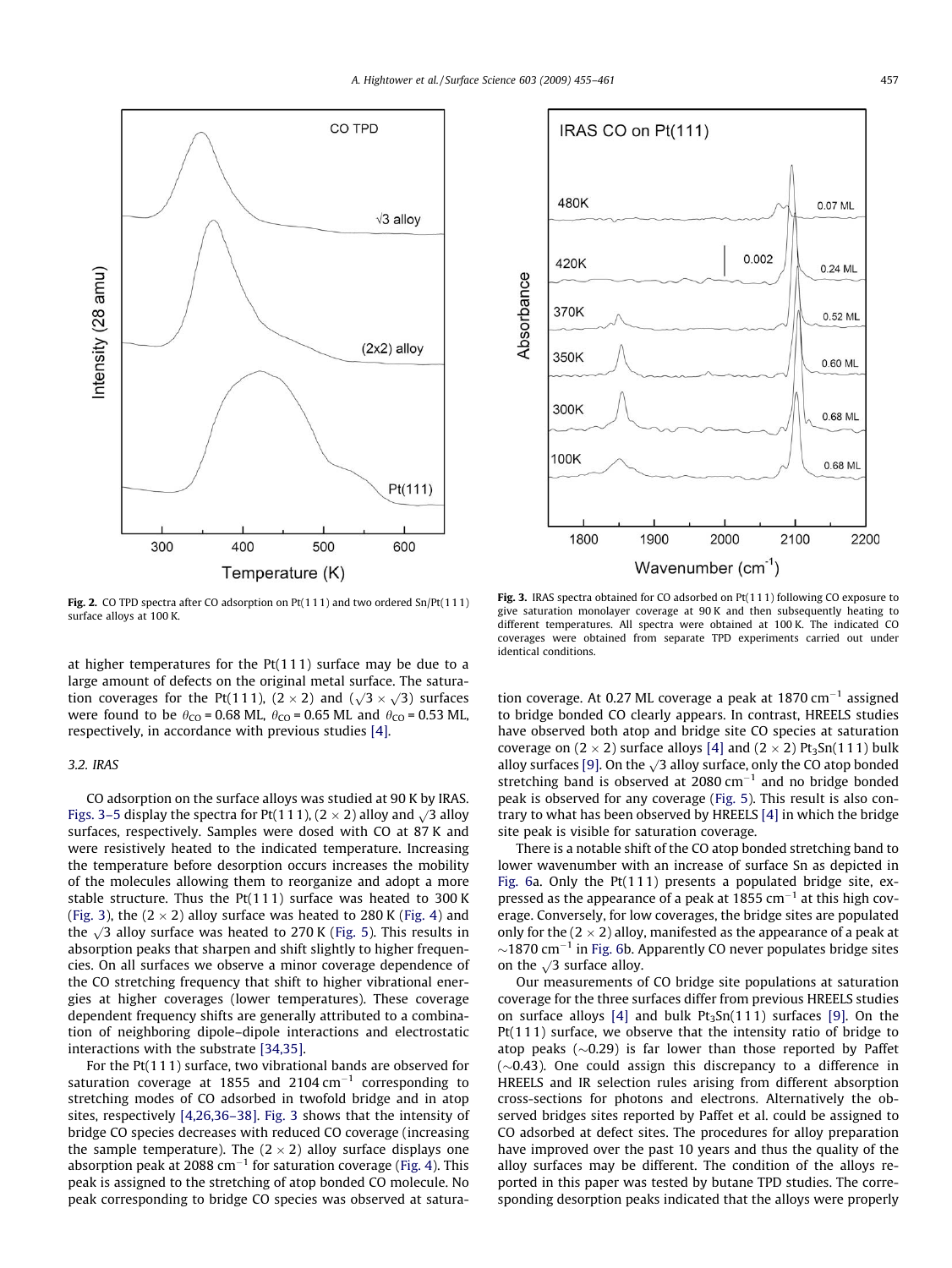<span id="page-3-0"></span>



**Fig. 4.** IRAS spectra for CO adlayers on (2  $\times$  2) Sn/Pt(111) surface alloy following a large CO exposure to give saturation monolayer coverage at 90 K and then subsequently heating to different temperatures. All spectra were obtained at 100 K. The indicated CO coverages were obtained from separate TPD experiments carried out under identical conditions.

prepared. In a similar study, Xu et al. observed no bridge bonded  $\frac{1}{2}$ CO on the ordered  $(\sqrt{3} \times \sqrt{3})R30^\circ$  Sn/Ni(111) surface alloys but did observe bridge bonded CO on disordered alloy surfaces, supporting the hypothesis that the bridge bonded CO can be observed in defective surface alloys [\[6\].](#page-6-0)

Another contribution the discrepancy between IRAS and HREELS CO population assignments could lie in the reduced number of Pt sites on the alloy surfaces. The number of available Pt binding sites on the (2  $\times$  2) alloy is reduced by 25% relative to the Pt(111) surface while the saturation CO coverage on the (2  $\times$  2) alloy is reduced by  ${\sim}$ 5%. This ''condensed" phase of chemisorbed CO on (2  $\times$  2) alloys displayed a LEED pattern previously denoted  $(2\sqrt{3} \times 2\sqrt{3})R30^\circ$  structure relative to the integral order beams of Pt(111) at 100 K [\[4\]](#page-6-0). [Fig. 11](#page-5-0) displays a possible real space structure of saturated CO adlayers on the (2  $\times$  2) alloy that is consistent with our LEED and IRAS studies. The proposed structure has a CO coverage of 8/12 per unit cell ( $\theta_{\rm CO}$  = 0.66). The ratio of atop to bridge species is 7:1 within this suggested unit cell on the (2  $\times$  2) alloy relative to the 1:1 for the c(4  $\times$  2)-CO ( $\theta_{\rm CO}$  = 0.5) and 4:1 for the  $c(\sqrt{3} \times 7)$ -CO ( $\theta_{CO}$  = 0.71) [\[26\].](#page-6-0) The high ratio of atop to bridge species in the proposed structure along with ''intensity" transfer associated with dynamic dipole–dipole coupling could account for the lack of a IRAS peak corresponding to bridge coordinated CO on the saturated (2  $\times$  2) alloys surface.

CO interaction with Sn/Pt(111) alloys has been studied electrochemically by Tillmann et al. [\[39\]](#page-6-0). Though the particular ordering of the Sn/Pt(111) bimetallic surface was not reported, there are similarities with the present studies worth noting. In both studies, the addition of Sn provoked a reduction of CO coverages as observed by the reduction of the intensity of the IR absorption peaks. For the bare Pt(111) surfaces a similar frequency shift to higher wavenumbers with higher CO coverages was observed. The occu-

**Fig. 5.** IRAS spectra for CO adlayers on  $(\sqrt{3} \times \sqrt{3})R30^\circ$  Sn/Pt(111) (2  $\times$  2) surface alloy following a large CO exposure to give a saturation monolayer coverage at 90 K and then subsequently heating to different temperatures. All spectra were obtained at 100 K. The indicated CO coverages were obtained from separate TPD experiments carried out under identical conditions.

pation of CO bridge sites was significantly affected by the addition of Sn as indicated by potential dependent changes in frequencies and intensity of the bridge bonded CO.

It is interesting to note that we do not observe CO bonded to threefold hollow sites on the Pt(111),  $(2 \times 2)$  and  $(\sqrt{3} \times \sqrt{3})$  surfaces. Electrochemical studies on Pt(111) and Pt(111)/Sn bimetallic surfaces show that CO can populate threefold hollow sites on Pt(111) by tuning the potential ( $\sim$ 0 V vs. SCE) but never on the Pt(111)/Sn bimetallic surface [\[37,39,40\].](#page-6-0) CO can also metastably populate threefold hollow sites on the Pt(111) under UHV conditions and at extremely low temperatures (20–50 K) [\[36,41\].](#page-6-0) In the case of the electrochemical systems, excess surface charge associated with low potentials increases electronic transfer from the  $d\pi \rightarrow 2\pi^*$  for metal-CO back bonding. This leads to the favoring CO coordination with greater overlap between CO  $2\pi^*$  and metal orbital, thus threefold hollow vs. atop CO coordination [\[38\].](#page-6-0)

One can make simple arguments to account for the absence of CO threefold hollow on alloy surfaces observed in this study. In the case of  $\sqrt{3}$  surfaces, there do not exist threefold hollow sites comprised of only Pt atoms. In the case of the  $(2 \times 2)$  surface alloy, charge transfer from the Pt 5d to Sn 5p [\[42\]](#page-6-0) results in reduced overlap between the substrate and CO  $2\pi^*$  orbitals. It could be argued that this charge transfer on the (2  $\times$  2) surface alloy favors CO atop coordination with its greater overlap between  $5\sigma$  and substrate orbitals.

### 3.3. High pressure studies

High pressure CO experiments were performed in the same chamber for the three alloy surfaces. IR spectrums were taken both at 300 and 90 K for CO pressures of 0.1, 1 and 10 Torr. Only atop site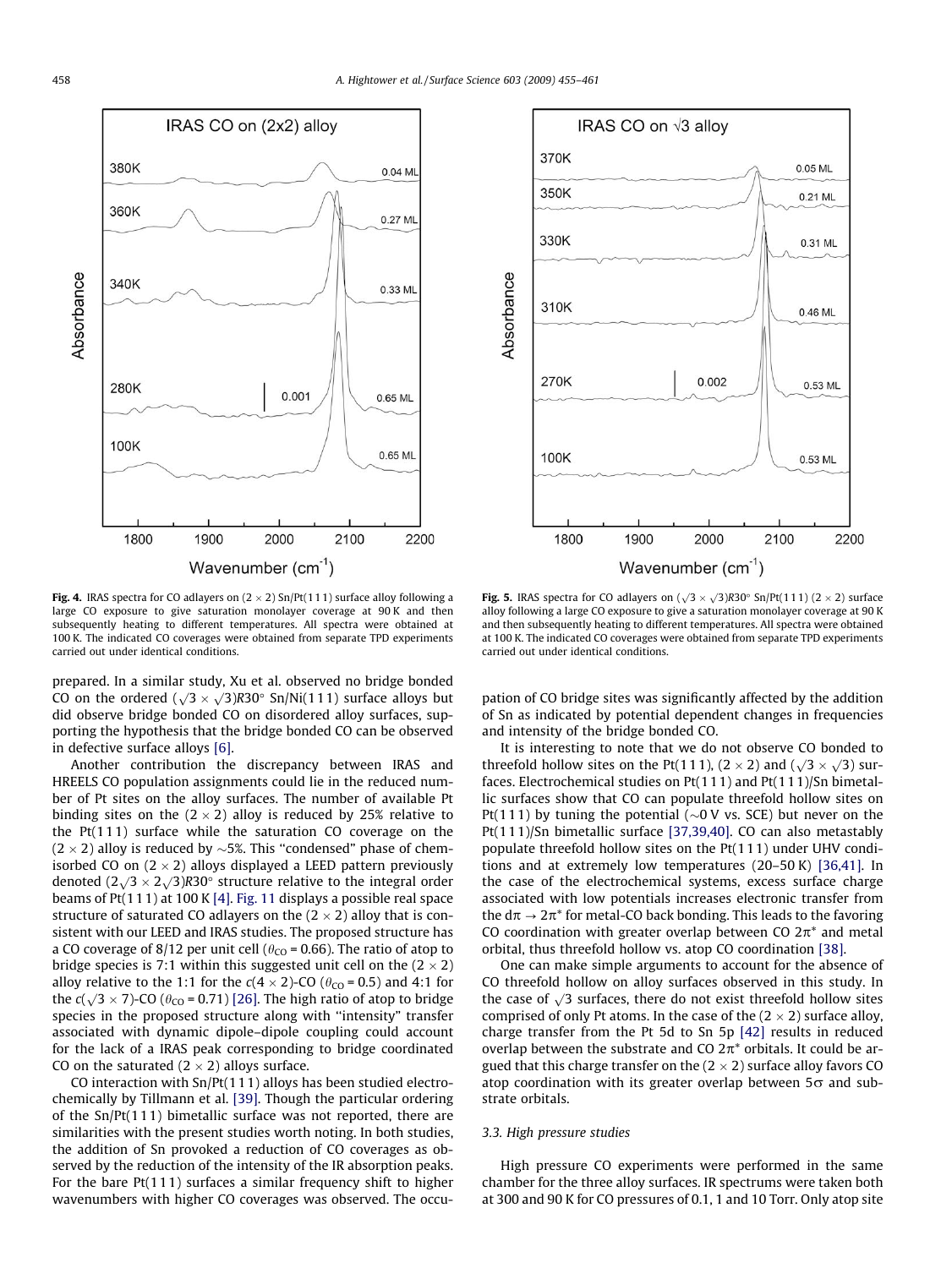<span id="page-4-0"></span>

Fig. 6. (a) Comparison of vibrational spectra for CO adlayers at (a) near-monolayer coverages obtained after large CO exposures and annealing to 300 K (0.68 ML), 280 K (0.65 ML) and 270 K (0.53 ML) for Pt(111), (2  $\times$  2) alloy and  $\sqrt{3}$  alloy surfaces, respectively; (b) relatively low coverages obtained after annealing up to 420 K (0.24 ML), 360 K (0.24 ML), 360 K (0.27 ML) and 350 K (0.21 ML) for Pt(111),  $(2 \times 2)$  alloy and  $\sqrt{3}$  alloy surfaces, respectively.

occupancy was observed for the three surfaces at high pressure as observed in Figs. 7–9 and just a low intensity bump could be assigned to bridge site adsorbed CO at frequencies of  $\sim$ 1850– 1890  $\text{cm}^{-1}$  for the Pt(111) surface. At 10 Torr, the gas CO molecules absorption becomes important giving a very high background. The CO gas absorption band frequencies are between 2050 and 2230 cm  $^{-1}$ . By comparison to the spectrum taken under UHV conditions at same temperature, it can be seen that frequencies of atop site assigned peaks slightly red shift as pressure increases. It is also noticeable that the intensity of peaks is comparable showing saturation behavior. The absence of peaks at other frequencies indicates that there is no direct CO bonding to Sn sites. Experiments performed at 90 K show the same behavior. Comparison of high pressure IRAS spectra of the three surfaces display similar features as those in UHV conditions, see [Fig. 10](#page-5-0) contrasted to Fig. 6.

Simple Langmuir isotherm calculations were made in order to test the possibility of CO adsorbing on Sn at high pressures. These calculations are based on the derivation of the Langmuir isotherm that balances the adsorption and desorption rates ( $R_{ads}$  and  $R_{des}$ , respectively) at equilibrium.

$$
\theta = \frac{(bP)^{1/n}}{\left(1 + (bP)^{1/n}\right)}\tag{1}
$$

and

$$
b = \frac{\sigma}{2\pi m kT} \exp(-\Delta H_{ads}/RT) - vN_0^n \tag{2}
$$

where  $\theta$  is the Langmuir definition for coverage, P is pressure, m is molecular mass, k is Boltzmann's constant, T is temperature,  $\sigma$  is a steric factor,  $\Delta H_{ads}$  is the adsorption enthalpy,  $N_0$  is the number of adsorption sites per unit area, R is the gas constant,  $\nu$  is the Arrhenius factor for desorption, and  $n = 1$  for molecular adsorption.



Fig. 7. In situ IRAS spectra of a Pt(111) surface in the presence of high pressures of CO at 300 K. For comparison, the IRAS spectrum of saturation coverage CO on a Pt(111) under UHV conditions ( $2 \times 10^{-10}$  Torr) is shown at the bottom of the figure.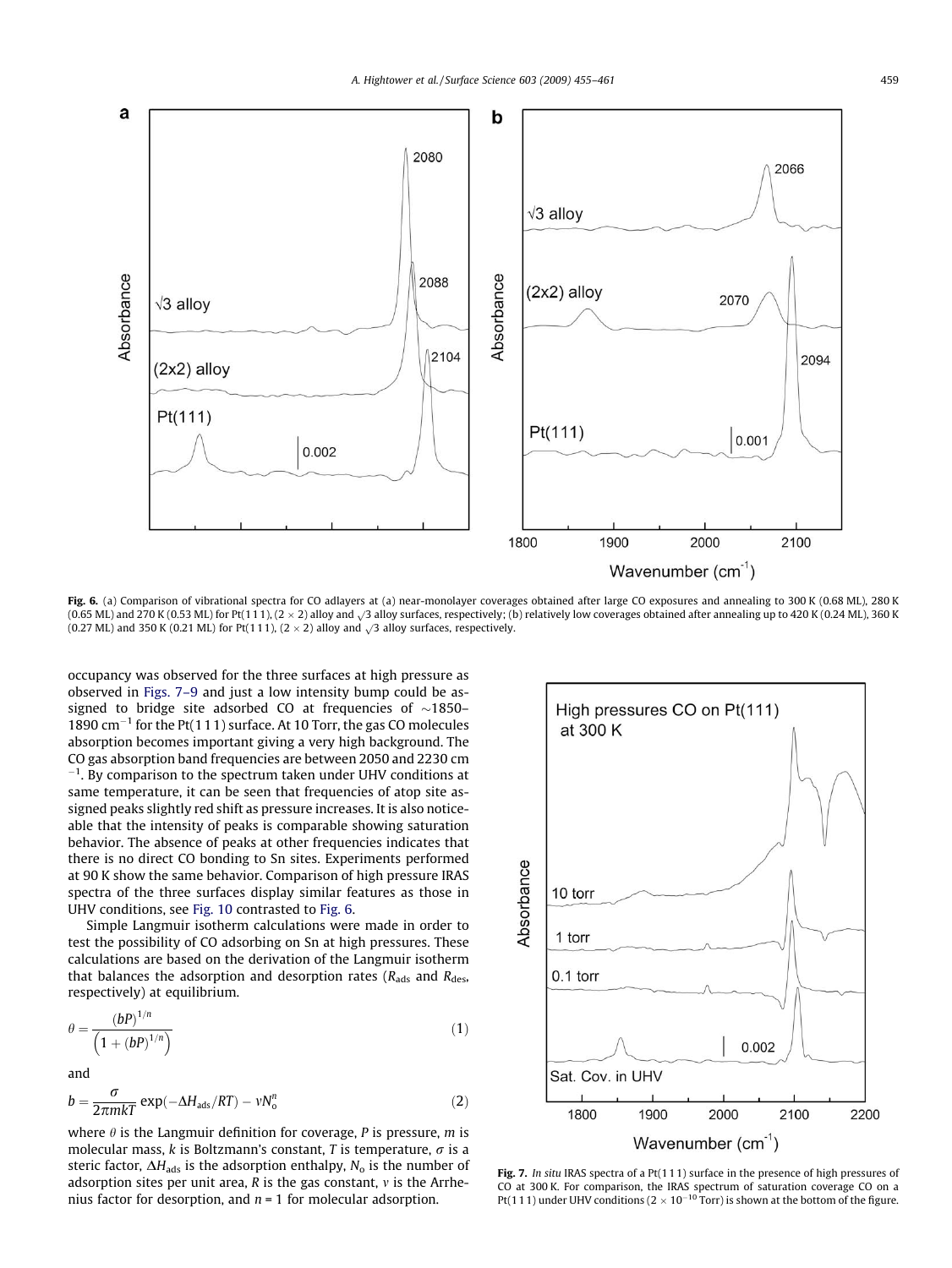<span id="page-5-0"></span>

**Fig. 8.** In situ IRAS spectra of a (2  $\times$  2) alloy surface in the presence of high pressures of CO at 300 K. For comparison, the IRAS spectrum of saturation coverage CO on a Pt(111) under UHV conditions (2  $\times$  10 $^{-10}$  Torr) is shown at the bottom of the figure.



Fig. 9. In situ IRAS spectra of a  $\sqrt{3}$  alloy surface in the presence of high pressures of CO at 300 K. For comparison, the IRAS spectrum of saturation coverage CO on a Pt(111) under UHV conditions (2  $\times$  10<sup>-10</sup> Torr) is shown at the bottom of the figure.



Fig. 10. Comparison of vibrational spectra for high pressure CO at 300 K on Pt(111),  $(2 \times 2)$  alloy and  $\sqrt{3}$  alloy surfaces.



Fig. 11. Proposed real space models of the  $(2\sqrt{3} \times 2\sqrt{3})R30^\circ$  CO overlayer for the LEED pattern  $(2 \times 2)$  alloy.

These calculations predict that molecules with a  $\Delta H_{\text{ads}}$  of 8 kcal/ mol or less will have  $\theta \le 0.01$  at 100 K and 10 Torr. Furthermore, molecules with a  $\Delta H_{\text{ads}}$  of 16 kcal/mol or less will have  $\theta \le 0.01$ at 200 K and 10 Torr. These values for temperature and pressure correspond to the experimental parameters of our vibrational studies of CO adsorption on Sn/Pt(111) alloys. We thus conclude that adsorption enthalpy on CO on Sn is less than 8 kcal/mol. It is interesting to note that systems with  $\Delta H_{\mathrm{ads}}$  of 8 kcal/mol at 100 K and 764 Torr are predicted to have a  $\theta$  = 0.26. High pressure PM-IRRAS studies of CO on bulk  $Pt_3Sn(111)$  surfaces at room temperature and 100 Torr observed only the peak corresponding to atop bonded CO on platinum [\[18\]](#page-6-0).

From the presented IRAS studies and Langmuir isotherm calculations we conclude that there is no direct CO bonding to Sn sites. This conclusion is supported by several CO adsorption studies on